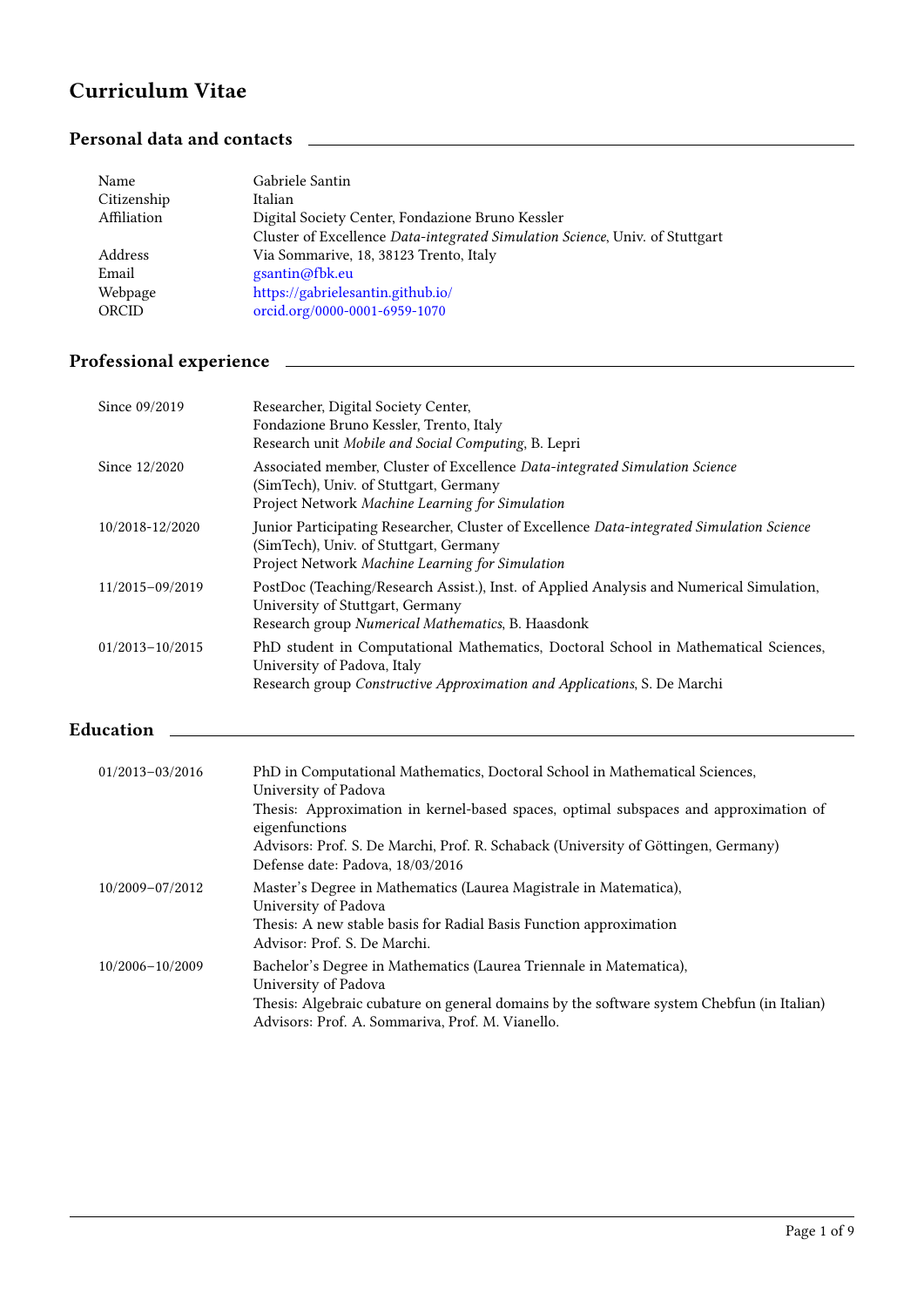### Publications 2000 and 2000 and 2000 and 2000 and 2000 and 2000 and 2000 and 2000 and 2000 and 2000 and 2000 and 2000 and 2000 and 2000 and 2000 and 2000 and 2000 and 2000 and 2000 and 2000 and 2000 and 2000 and 2000 and 20

| $[29]$ | F. Marchetti, G. Santin, Convergence results in image interpolation with the continuous SSIM,<br>submitted (2021).                                                                                                                                                                                                 |
|--------|--------------------------------------------------------------------------------------------------------------------------------------------------------------------------------------------------------------------------------------------------------------------------------------------------------------------|
|        | https://arxiv.org/abs/2108.03879                                                                                                                                                                                                                                                                                   |
| $[28]$ | A. Alla, H. Oliveira, G. Santin, HJB-RBF based approach for the control of PDEs, submitted<br>(2021).                                                                                                                                                                                                              |
|        | https://arxiv.org/abs/2108.02987                                                                                                                                                                                                                                                                                   |
| $[27]$ | T. Wenzel, G. Santin, B. Haasdonk, Universality and optimality of structured deep kernel net-<br>works, submitted (2021).                                                                                                                                                                                          |
|        | https://arxiv.org/abs/2105.07228                                                                                                                                                                                                                                                                                   |
| $[26]$ | T. Wenzel, G. Santin, B. Haasdonk, Analysis of target data-dependent greedy kernel algo-<br>rithms: Convergence rates for $f$ -, $f \cdot P$ - and $f/P$ -greedy, submitted (2021).<br>https://arxiv.org/abs/2105.07411                                                                                            |
| $[25]$ | S. Cuomo, W. Erb, G. Santin, Kernel-Based Models for Influence Maximization on Graphs based<br>on Gaussian Process Variance Minimization, submitted (2021).<br>https://arxiv.org/abs/2103.01575                                                                                                                    |
|        |                                                                                                                                                                                                                                                                                                                    |
| $[24]$ | T. Wenzel, M. Kurz, A. Beck, G. Santin, B. Haasdonk, Structured Deep Kernel Networks for<br>Data-Driven Closure Terms of Turbulent Flows, Accepted for publication in the proceedings<br>of the 13th International Conference on "Large Scale Scientific Computations" (2021).<br>https://arxiv.org/abs/2103.13655 |
|        |                                                                                                                                                                                                                                                                                                                    |
| $[23]$ | E. Leoni, G. Cencetti, G. Santin, T. Istomin, D. Molteni, G. P. Picco, E. Farella, B. Lepri, A.<br>M. Murphy, Measuring close proximity interactions in summer camps during the COVID-19<br>pandemic, EPJ Data Science, Vol. 11 (2022), 5.                                                                         |
|        | https://doi.org/10.1140/epjds/s13688-022-00316-y                                                                                                                                                                                                                                                                   |
| $[22]$ | B. Haasdonk, B. Hamzi, G. Santin, D. Wittwar, Kernel methods for center manifold approxi-<br>mation and a data-based version of the Center Manifold Theorem, Physica D: Nonlinear Phe-<br>nomena, Vol. 427 (2021), 133007.                                                                                         |
|        | https://doi.org/10.1016/j.physd.2021.133007                                                                                                                                                                                                                                                                        |
| $[21]$ | G. Santin, B. Haasdonk, Kernel Methods for Surrogate Modeling, Model Order Reduction, Vol-<br>ume 1: System- and Data-Driven Methods and Algorithms, P. Benner, W. Schilders, S. Grivet-<br>Talocia, A. Quarteroni, G. Rozza, L. M. Silveira Eds. (2021).<br>https://doi.org/10.1515/9783110498967-009             |
|        |                                                                                                                                                                                                                                                                                                                    |
| $[20]$ | B. Haasdonk, T. Wenzel, G. Santin, S. Schmitt, Biomechanical surrogate modelling using sta-<br>bilized vectorial greedy kernel methods, Numerical Mathematics and Advanced Applications<br>ENUMATH 2019, F. J. Vermolen, C. Vuik, Eds (2021), 499-508.                                                             |
|        | https://doi.org/10.1007/978-3-030-55874-1_49                                                                                                                                                                                                                                                                       |
| $[19]$ | G. Santin, T. Karvonen, B. Haasdonk, Sampling based approximation of linear functionals in<br>Reproducing Kernel Hilbert Spaces, BIT (2021).                                                                                                                                                                       |
|        | https://doi.org/10.1007/s10543-021-00870-3                                                                                                                                                                                                                                                                         |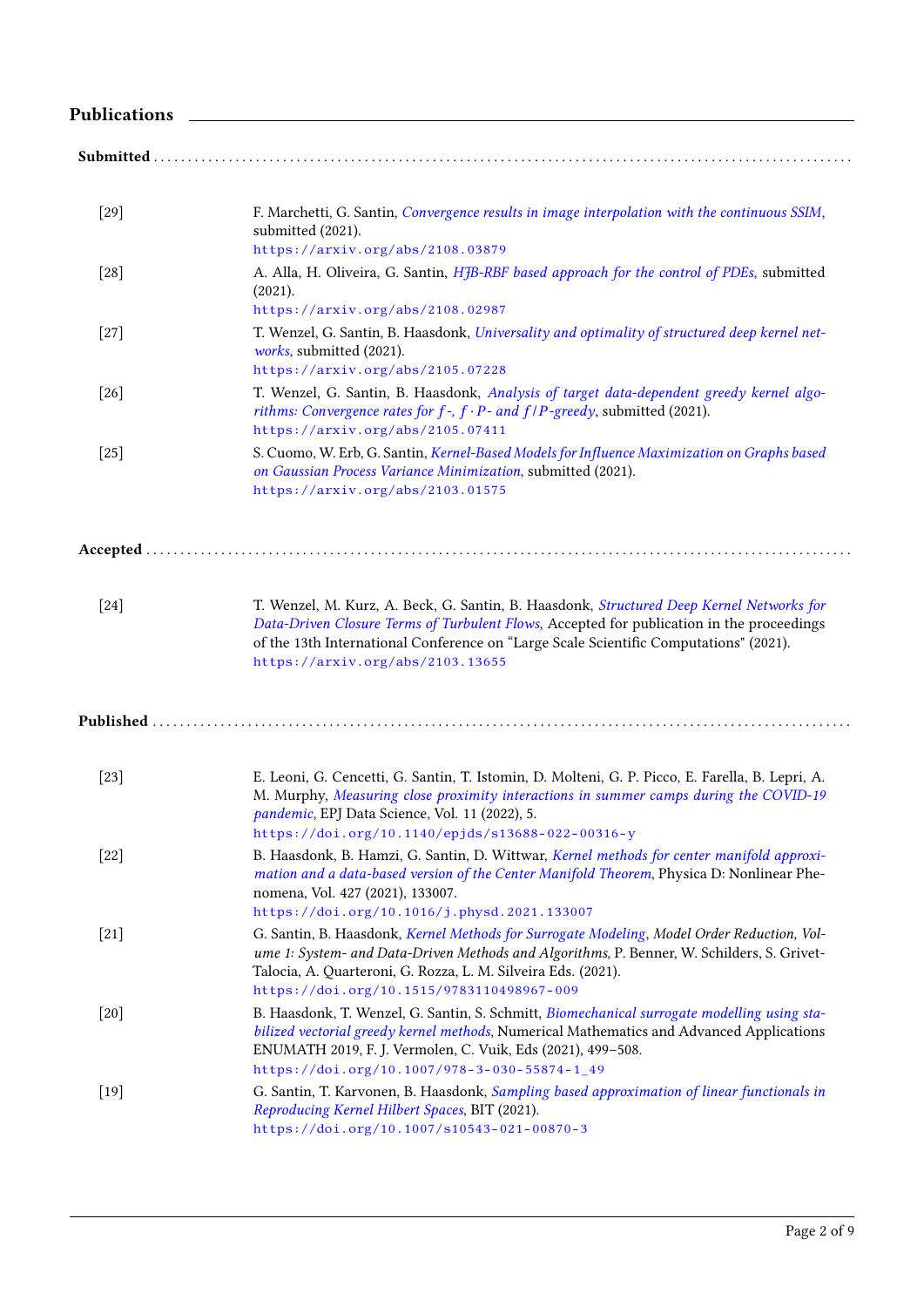| $[18]$ | G. Cencetti, G. Santin, A. Longa, E. Pigani, A. Barrat, C. Cattuto, S. Lehmann, M. Salathé, B.<br>Lepri, Digital proximity tracing on empirical contact networks for pandemic control, Nature<br>Commun., Vol. 12 (2021), 1655.<br>https://doi.org/10.1038/s41467-021-21809-w                                                                                                  |
|--------|--------------------------------------------------------------------------------------------------------------------------------------------------------------------------------------------------------------------------------------------------------------------------------------------------------------------------------------------------------------------------------|
| $[17]$ | T. Wenzel, G. Santin, B. Haasdonk, A novel class of stabilized greedy kernel approximation<br>algorithms: Convergence, stability and uniform point distribution, J. of Approx. Theory, Vol.<br>262 (2021), 105508.                                                                                                                                                             |
| $[16]$ | https://doi.org/10.1016/j.jat.2020.105508<br>B. Haasdonk, B. Hamzi, G. Santin, D. Wittwar, Greedy kernel methods for center manifold<br>approximation, Spectral and High Order Methods for Partial Differential Equations ICOSA-<br>HOM 2018, S. Sherwin, D. Moxey, J. Peiró, P. E. Vincent, and C. Schwab Eds. (2020), 95-106.<br>https://doi.org/10.1007/978-3-030-39647-3_6 |
| $[15]$ | T. Brünnette, G. Santin, and B. Haasdonk, Greedy kernel methods for accelerating implicit<br>integrators for parametric ODEs, Numerical Mathematics and Advanced Applications ENU-<br>MATH 2017, F.A. Radu, K. Kumar, I. Berre, J.M. Nordbotten, I.S. Pop, Eds (2019), 889-896.<br>https://doi.org/10.1007/978-3-319-96415-7_84                                                |
| $[14]$ | D. Wittwar, G. Santin, B. Haasdonk, Interpolation with uncoupled separable matrix-valued<br>kernels, Dolomites Res. Notes Approx., Vol. 11 (2018), 23-29.<br>http://dx.doi.org/10.14658/pupj-drna-2018-3-4                                                                                                                                                                     |
| $[13]$ | M. Köppel, F. Franzelin, I. Kröker, G. Santin, D. Wittwar, S. Oladyshkin, A. Barth, B. Haas-<br>donk, W. Nowak, D. Pflüger, C. Rohde, Comparison of data-driven uncertainty quantification<br>methods for a carbon dioxide storage benchmark scenario, Comput. Geosci (2018).<br>https://doi.org/10.1007/s10596-018-9785-x                                                     |
| $[12]$ | T. Köppl, G. Santin, B. Haasdonk, R. Helmig, Numerical modelling of a peripheral arterial<br>stenosis using dimensionally reduced models and kernel methods, Int. J. Numer. Meth. Biomed.<br>Engng., Vol. 34 (2018), e3095.<br>https://doi.org/10.1002/cnm.3095                                                                                                                |
| $[11]$ | S. De Marchi, A. Iske, G. Santin, Image reconstruction from scattered Radon data by weighted<br>positive definite kernel functions, Calcolo, Vol. 55 (2018).<br>https://doi.org/10.1007/s10092-018-0247-6                                                                                                                                                                      |
| $[10]$ | G. Santin, B. Haasdonk, Greedy kernel approximation for sparse surrogate modelling,<br>Reduced-Order Modeling (ROM) for Simulation and Optimization: Powerful Algorithms<br>as Key Enablers for Scientific Computing, W. Keiper, A. Milde, and S. Volkwein, Eds (2018),<br>$21 - 45.$                                                                                          |
|        | https://doi.org/10.1007/978-3-319-75319-5_2                                                                                                                                                                                                                                                                                                                                    |
| $[9]$  | S. De Marchi, A. Idda, G. Santin, A rescaled method for RBF approximation, Proceedings of<br>"Approximation Theory 15", San Antonio (Texas), Springer Proceedings on Mathematics<br>and Statistics, Vol. 201 (2017), 39-59.<br>https://doi.org/10.1007/978-3-319-59912-0_3                                                                                                     |
| [8]    | G. Santin, B. Haasdonk, Convergence rate of the data-independent P-greedy algorithm in<br>kernel-based spaces, Dolomites Res. Notes Approx., Vol. 10 (2017), 68-78.                                                                                                                                                                                                            |
| $[7]$  | http://dx.doi.org/10.14658/pupj-drna-2017-Special_Issue-9<br>R. Cavoretto, S. De Marchi, A. De Rossi, E. Perracchione, G. Santin, Partition of unity inter-<br>polation using stable kernel-based techniques, Appl. Numer. Math., Vol. 116 (2017), 95-107.<br>https://doi.org/10.1016/j.apnum.2016.07.005                                                                      |
| [6]    | R. Cavoretto, S. De Marchi, A. De Rossi, E. Perracchione, G. Santin, Approximating basins of<br>attraction for dynamical systems via stable radial bases, AIP Conf. Proc., Vol. 1738 (1) (2016),<br>390003.                                                                                                                                                                    |
|        | https://doi.org/10.1063/1.4952177                                                                                                                                                                                                                                                                                                                                              |
| $[5]$  | G. Santin, R. Schaback, Approximation of eigenfunctions in kernel-based spaces, Adv. Comput.<br>Math., Vol. 42 (4) (2016), 973-993.<br>https://doi.org/10.1007/s10444-015-9449-5                                                                                                                                                                                               |
| $[4]$  | S. De Marchi, G. Santin, Fast computation of orthonormal basis for RBF spaces through Krylov<br>space methods, BIT, Vol. 55 (2015), 949-966.<br>https://doi.org/10.1007/s10543-014-0537-6                                                                                                                                                                                      |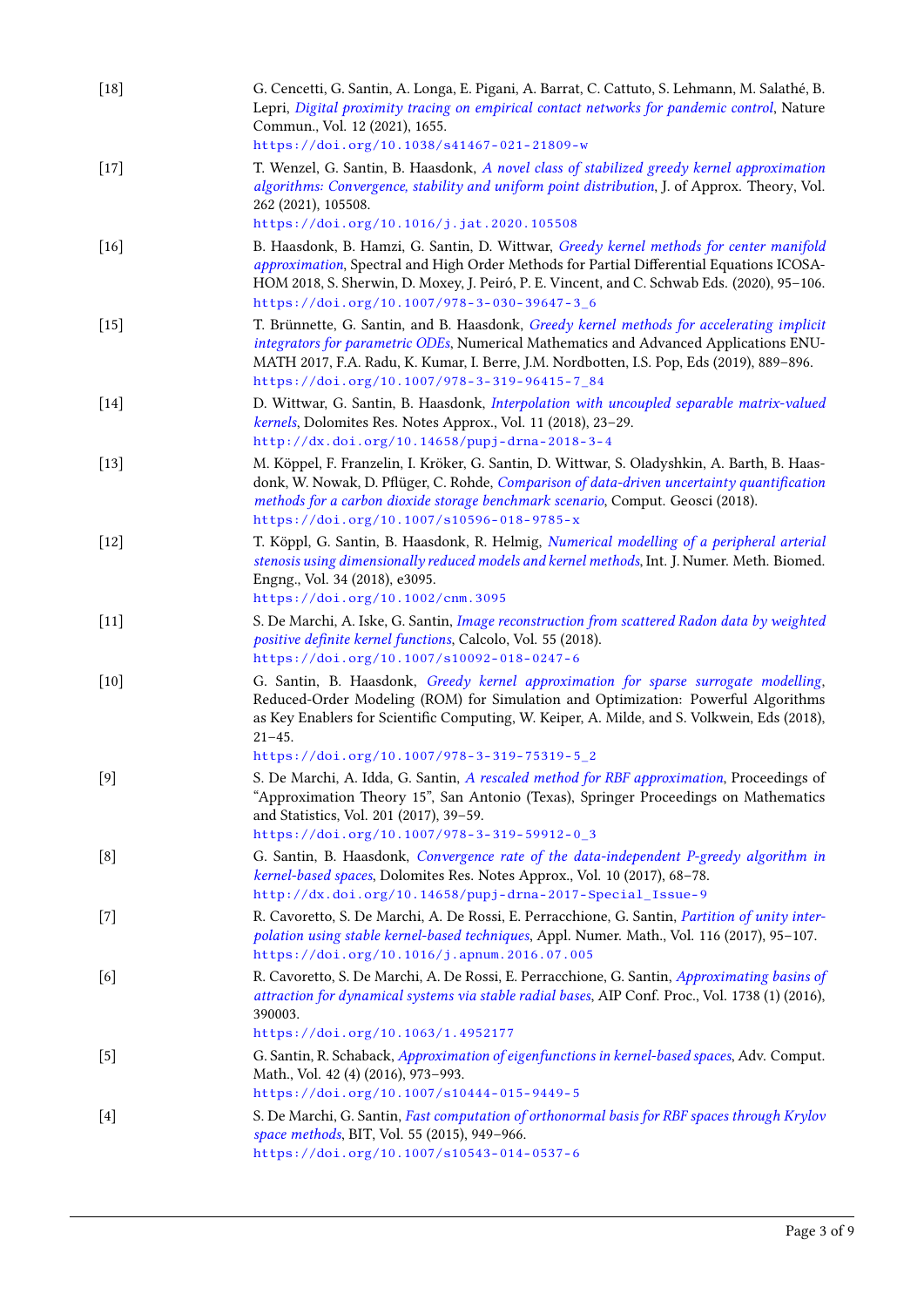| $[3]$             | R. Cavoretto, S. De Marchi, A. De Rossi, E. Perracchione, G. Santin, RBF approximation of<br>large datasets by partition of unity and local stabilization, CMMSE 2015: Proceedings of the<br>15th International Conference on Mathematical Methods in Science and Engineering (2015),<br>$317 - 326.$ |
|-------------------|-------------------------------------------------------------------------------------------------------------------------------------------------------------------------------------------------------------------------------------------------------------------------------------------------------|
|                   | https://iris.unito.it/retrieve/handle/2318/1526172/55702/CMMSE_2015.pdf                                                                                                                                                                                                                               |
| $[2]$             | S. De Marchi, G. Santin, A new stable basis for radial basis function interpolation, J. Comput.<br>Appl. Math., Vol. 253 (2013), 1-13.                                                                                                                                                                |
|                   | https://doi.org/10.1016/j.cam.2013.03.048                                                                                                                                                                                                                                                             |
| $[1]$             | G. Santin, A. Sommariva, M. Vianello, An algebraic cubature formula on curvilinear polygons,<br>Appl. Math. Comput., Vol. 217(24) (2011), 10003-10015.                                                                                                                                                |
|                   | https://doi.org/10.1016/j.amc.2011.04.071                                                                                                                                                                                                                                                             |
| Theses            |                                                                                                                                                                                                                                                                                                       |
|                   |                                                                                                                                                                                                                                                                                                       |
| <b>PhD</b> Thesis | Approximation in kernel-based spaces, optimal subspaces and approximation of eigenfunctions,<br>paduaresearch.cab.unipd.it/9186/ (2016).                                                                                                                                                              |
| MSc Thesis        | A new stable basis for Radial Basis Function approximation, (2012). Led to publication [2].                                                                                                                                                                                                           |
| <b>BSc</b> Thesis | Algebraic cubature on general domains by the software system Chebfun, (2009). Led to publi-<br>cation $[1]$ .                                                                                                                                                                                         |

# Open source software and datasets

| 2021 | GBFlearn-Python (Python)<br>https://github.com/GabrieleSantin/GBFlearn-Python                                                                                     |
|------|-------------------------------------------------------------------------------------------------------------------------------------------------------------------|
| 2020 | Digital Proximity Tracing in the COVID-19 Pandemic on Empirical Contact Networks<br>(Python)<br>https://github.com/DigitalContactTracing/covid_code               |
| 2019 | VKOGA - Vectorial Kernel Orthogonal Greedy Algorithm (Python)<br>https://github.com/GabrieleSantin/VKOGA                                                          |
| 2018 | Regularized VKOGA - Vectorial Kernel Orthogonal Greedy Algorithm (MATLAB)<br>https://gitlab.mathematik.uni-stuttgart.de/santinge/VKOGA                            |
| 2017 | Datasets and executables of data-driven uncertainty quantification benchmark in carbon<br>dioxide storage (dataset of publication [15]), zenodo.org/record/933827 |
| 2015 | EigenApprox (MATLAB)<br>https://github.com/GabrieleSantin/EigenApprox                                                                                             |

# Scientic presentations

| ATMA 2021, Approximation: Theory, Methods, and Applications,<br>Talk: Kernel methods for center manifold approximation                                      |
|-------------------------------------------------------------------------------------------------------------------------------------------------------------|
| SIMAI 2020+2021 Parma (Italy),<br>Talk: Sampling strategies for approximation in kernel spaces<br>MS: New Trends and Applications in Approximation Theory   |
| 8th European Congress of Mathematics (online),<br>Talk: Sampling strategies for approximation in kernel spaces<br>MS: Approximation Theory and Applications |
|                                                                                                                                                             |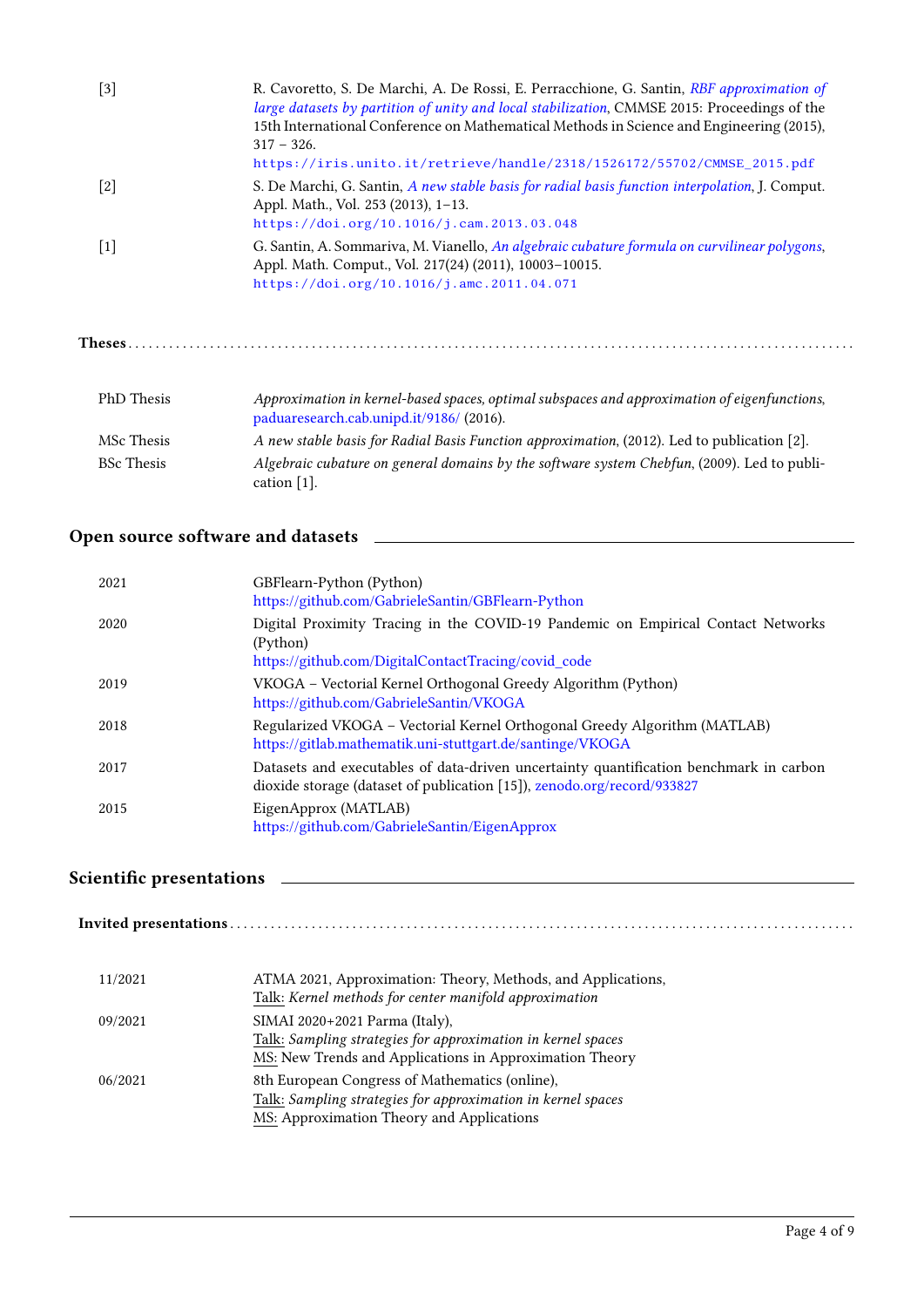| 05/2021 | [GL(GL)](TAA), first seminar of the U.M.I. group Approximation Theory and Applications<br>(online),<br>Talk: Kernel-based models for influence maximization on graphs based on Gaussian process<br>variance minimization |
|---------|--------------------------------------------------------------------------------------------------------------------------------------------------------------------------------------------------------------------------|
| 06/2020 | Online International Workshop on Radial Basis Functions: Theories, Applications, and Re-<br>cent Advances (online),<br>Talk: Greedy methods in kernel based approximation: Interpolation, quadrature and sparsity        |
| 07/2019 | ICIAM 2019, Valencia (Spain),<br>Talk: Sparse surrogates with kernel methods<br>MS: Manifold Sensing and Sparse Recovery                                                                                                 |
| 06/2019 | MOR Seminar, Stuttgart (Germany),<br>Talk: Data-based surrogate models by kernel methods                                                                                                                                 |
| 05/2019 | Safety Simulation Framework for Integral Protection Systems, Stuttgart (Germany),<br>Talk: Kernel methods for data-based surrogate modeling                                                                              |
| 07/2018 | ICOSAHOM 2018, London (United Kingdom),<br>Talk: Kernel-based surrogate models for parametric differential equations<br>MS: Recent advances in Radial Basis Function methods                                             |
| 06/2018 | SIAM Conference on Imaging Science, Bologna (Italy),<br>Talk: Image reconstruction from scattered data by kernel methods<br>MS: Interpolation and approximation methods in imaging                                       |
| 05/2018 | SPAN, Padova (Italy),<br>Talk: Regularized kernel greedy algorithms                                                                                                                                                      |
| 09/2017 | ENUMATH 2017, Voss (Norway),<br>Talk: Greedy kernel methods for accelerating implicit integrators for parametric ODEs<br>MS: Reduced order models for time-dependent problems                                            |
| 09/2016 | MAIA 2016, CIRM, Luminy (France),<br>Talk: Non-symmetric kernel-based greedy approximation                                                                                                                               |
| 09/2016 | DWCAA 2016, Alba di Canazei (Italy),<br>Talk: Non-symmetric kernel-based greedy approximation<br>MS: Meshless methods                                                                                                    |
| 07/2016 | Stuttgart-Tübingen Seminar, Stuttgart (Germany),<br>Talk: Approximation in kernel-based spaces: optimal subspaces and greedy algorithms                                                                                  |

#### Contributed presentations . . . . . . . . . . . . . . . . . . . . . . . . . . . . . . . . . . . . . . . . . . . . . . . . . . . . . . . . . . . . . . . . . . . . . . . . . . . . . . . . . . . . . .

| 09/2019 | DRWA 2019, Alba di Canazei (Italy),<br>Talk: (Slow but) Dimension independent rates for adaptive interpolation and quadrature<br>MS: Radial Basis Functions and kernel methods                      |
|---------|-----------------------------------------------------------------------------------------------------------------------------------------------------------------------------------------------------|
| 09/2017 | ENUMATH 2017, Voss (Norway),<br>Talk: Greedy methods for kernel-based approximation<br>MS: Kernel methods for large scale problems                                                                  |
| 09/2015 | DRWA 2015, Alba di Canazei (Italy),<br>Talk: Approximation of eigenfunctions                                                                                                                        |
| 07/2015 | CMMSE 2015, Cadiz (Spain),<br>Talk: RBF approximation of large datasets by partition of unity and local stabilization                                                                               |
| 09/2014 | SPAN, Padova (Italy),<br>Talk: Approximation in kernel based spaces                                                                                                                                 |
| 09/2014 | DRWA 2014, Alba di Canazei (Italy),<br>Talk: Fast computation of orthonormal bases                                                                                                                  |
| 06/2014 | First Joint International Meeting RSME-SCM-SEMA-SIMAI-UMI, Bilbao (Spain),<br>Talk: Bases for Radial Basis Function approximation<br>MS: Special functions, orthogonal polynomials and applications |
| 11/2013 | Multivariate Approximation, Verona (Italy),<br>Talk: A fast algorithm for computing a truncated orthonormal basis for RBF native spaces                                                             |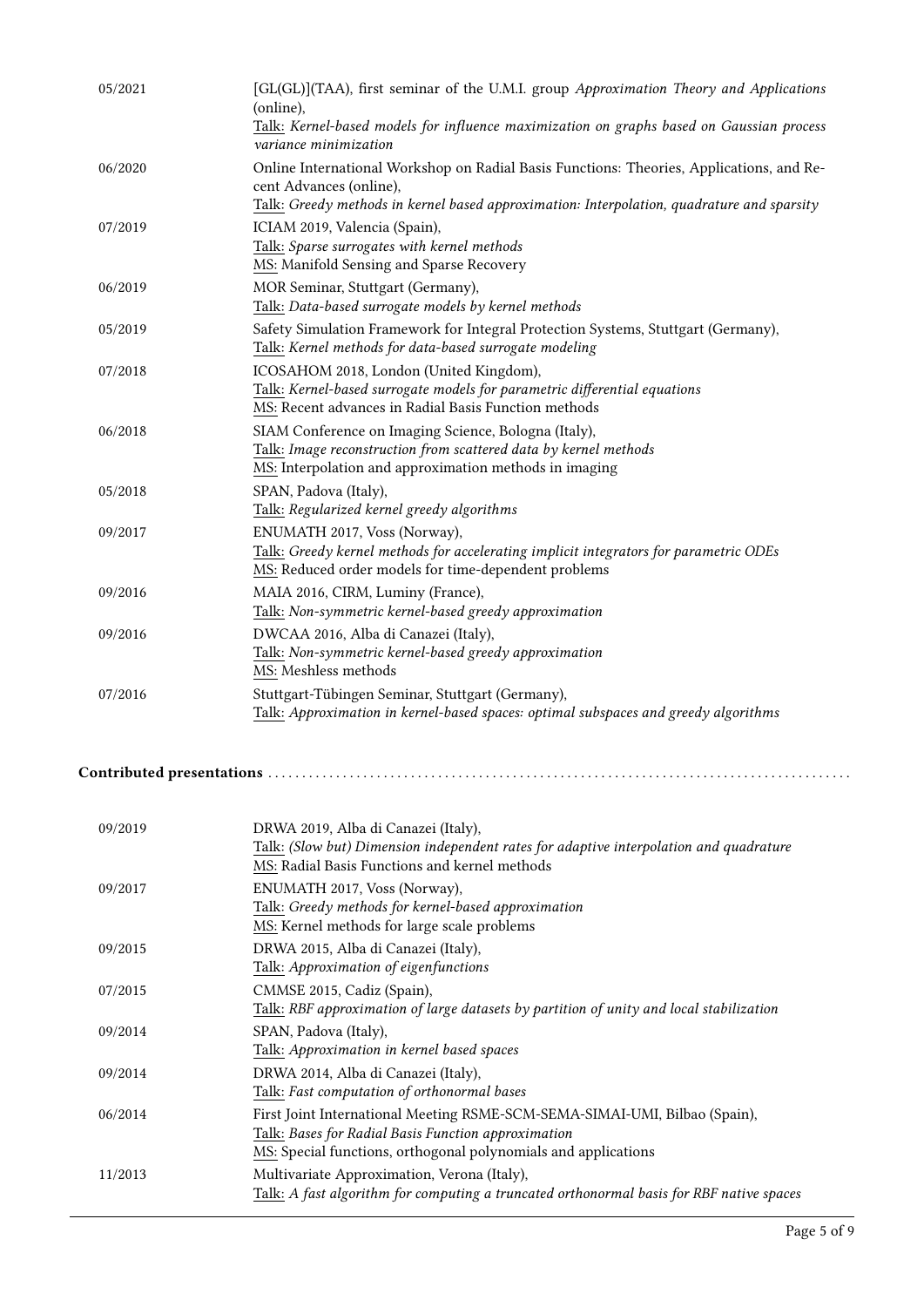| 10/2013 | International CAE Conference, Pacengo del Garda (Italy),<br>Talk: Some tools for fast and stable Radial Basis Function approximation with Scilab  |
|---------|---------------------------------------------------------------------------------------------------------------------------------------------------|
| 08/2013 | 9th ISAAC Congress, Krakow (Poland),<br>Talk: A orthonormal basis for Radial Basis Function approximation                                         |
|         | MS: Integral transforms and reproducing kernels                                                                                                   |
| 06/2013 | Constructive Theory of Functions, Sozopol (Bulgaria),<br>Talk: A fast algorithm for computing a truncated orthonormal basis for RBF native spaces |

### Poster presentations . . . . . . . . . . . . . . . . . . . . . . . . . . . . . . . . . . . . . . . . . . . . . . . . . . . . . . . . . . . . . . . . . . . . . . . . . . . . . . . . . . . . . . . . . . . . .

| 03/2016 | MORML 2016, Stuttgart (Germany),<br>Poster: Greedy kernel interpolation surrogate modeling             |
|---------|--------------------------------------------------------------------------------------------------------|
| 10/2013 | International CAE Conference, Pacengo del Garda (Italy),<br>Poster: Kernel methods for Radon transform |
| 09/2013 | DRWA 2013, Alba di Canazei (Italy),<br>Poster: WSVD basis for RBF and Krylov subspaces                 |
| 09/2012 | DWCAA 2012, Alba di Canazei (Italy),<br>Poster: A new stable basis for RBF approximation               |

## Academic Services

| 09/2021       | Organizer of the mini-symposium Meshless methods, DWCAA21, with E. Perracchione (Uni-<br>versity of Genova).                                                                                                                                                                                                                                                                                                                                                                                                                                                                                                                                                                                     |
|---------------|--------------------------------------------------------------------------------------------------------------------------------------------------------------------------------------------------------------------------------------------------------------------------------------------------------------------------------------------------------------------------------------------------------------------------------------------------------------------------------------------------------------------------------------------------------------------------------------------------------------------------------------------------------------------------------------------------|
| 09/2021       | Member of the organizing committee of the DWCAA21, Trento.                                                                                                                                                                                                                                                                                                                                                                                                                                                                                                                                                                                                                                       |
| 06/2021       | Member of the program committee of the workshop Machine Learning and Data Assimila-<br>tion for Dynamical Systems (MLDADS) at the International Conference on Computational<br>Science, Krakow.                                                                                                                                                                                                                                                                                                                                                                                                                                                                                                  |
| 06/2020       | Member of the program committee of the workshop Machine Learning and Data Assimila-<br>tion for Dynamical Systems (MLDADS) at the International Conference on Computational<br>Science, Amsterdam.                                                                                                                                                                                                                                                                                                                                                                                                                                                                                               |
| 09/2019       | Member of the organizing committee of the DRWA19, Trento.                                                                                                                                                                                                                                                                                                                                                                                                                                                                                                                                                                                                                                        |
| 06/2019       | Member of the program committee of the workshop MLDADS at the International Confer-<br>ence on Computational Science, Algarve.                                                                                                                                                                                                                                                                                                                                                                                                                                                                                                                                                                   |
| 09/2018       | Organizer of the mini-symposium Meshless methods and applications, DRWA 2018, with E.<br>Perracchione (University of Padova).                                                                                                                                                                                                                                                                                                                                                                                                                                                                                                                                                                    |
| 03/2018       | Member of the organizing committee of the 2nd International Conference in Simulation Tech-<br>nology, Stuttgart.                                                                                                                                                                                                                                                                                                                                                                                                                                                                                                                                                                                 |
| 09/2017       | Organizer of the mini-symposium Kernel methods for large scale problems, ENUMATH 2017,<br>with E. Larsson (University of Uppsala).                                                                                                                                                                                                                                                                                                                                                                                                                                                                                                                                                               |
| 03/2016       | Member of the organizing committee of the MORML 2018 workshop, Stuttgart.                                                                                                                                                                                                                                                                                                                                                                                                                                                                                                                                                                                                                        |
| 09/2014       | Organizer of the seminars SPAN - Seminari padovani di analisi numerica at the Department<br>of Mathematics, University of Padova.                                                                                                                                                                                                                                                                                                                                                                                                                                                                                                                                                                |
| Since 2015    | Referee activity for the journals Advances in Computational Mathematics, Applied Mathemat-<br>ics Letters, BIT-Numerical Mathematics, Bulletin of the Iranian Mathematical Society, Calcolo,<br>Computer Aided Geometric Design, Computers and Mathematics with Applications, Dolomites<br>Research Notes on Approximation, IEEE Access, IEEE Transactions on Magnetics, Journal Of<br>Computational Physics, Journal of Mathematical Analysis and Applications, Mathematical<br>and Computational Applications, Mathematics and Computers in Simulation, Numerical Algo-<br>rithms, Results in Mathematics, SN Applied Sciences, and for the proceedings of the IUTAM<br>symposium MORCOS 2018. |
| $2013 - 2015$ | PhD students' delegate in the council of the Doctoral School in Mathematics and in the<br>council of the Department of Mathematics.                                                                                                                                                                                                                                                                                                                                                                                                                                                                                                                                                              |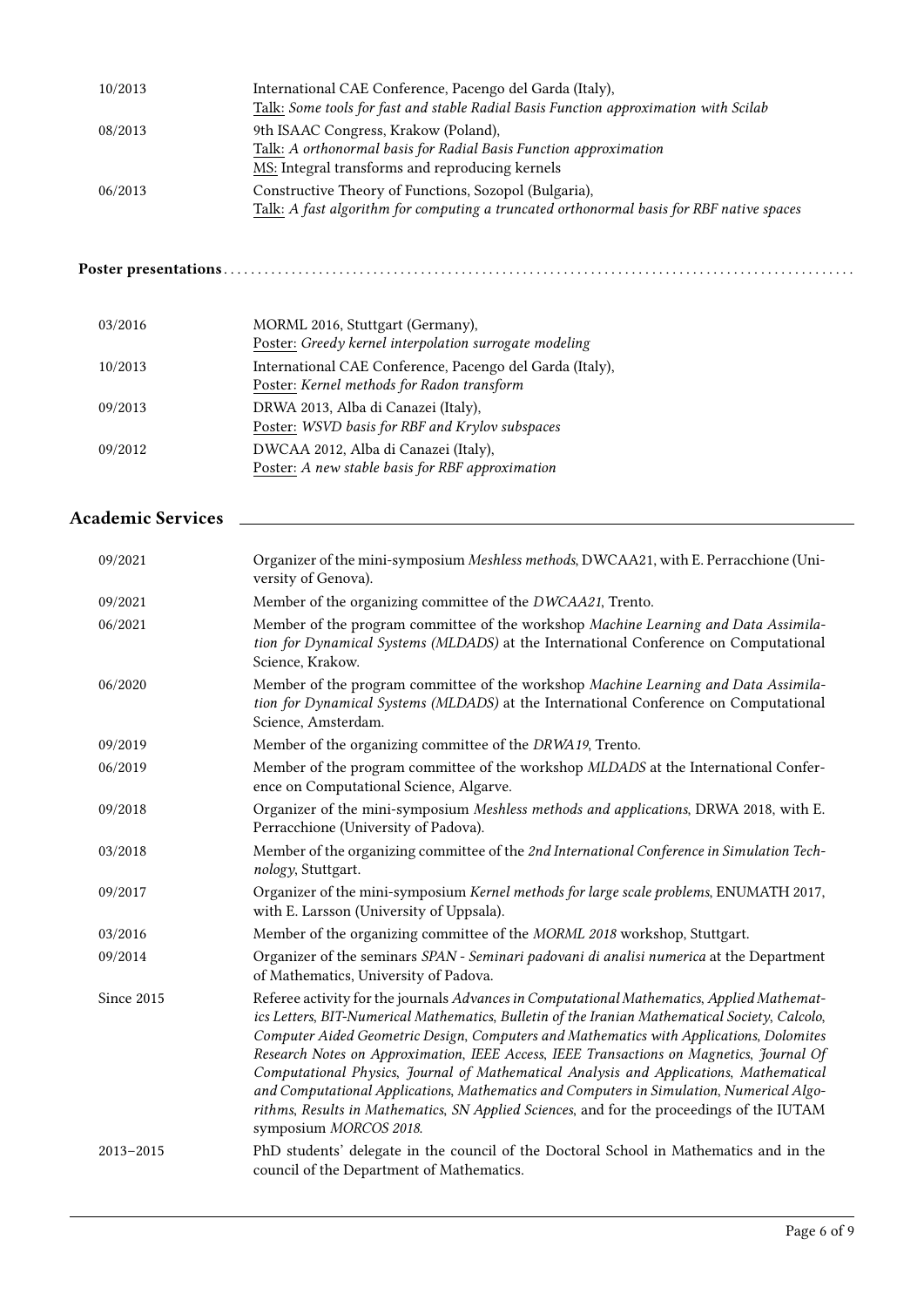### Teaching experience

| SS. 2020-2021 | Introduction to Digital Contact Tracing, BSc. in Health Assistance, University of Bologna<br>(Rimini) - joint lecture with G. Cencetti (FBK).<br>The course gives an introduction to the mathematical principles underlying a digital contact<br>tracing procedure. The main topics are the foundations and principles of the mathematical<br>modeling of the spread of an infectious disease and its containment with an isolation and<br>tracing policy.                                                                                                                                                                               |
|---------------|------------------------------------------------------------------------------------------------------------------------------------------------------------------------------------------------------------------------------------------------------------------------------------------------------------------------------------------------------------------------------------------------------------------------------------------------------------------------------------------------------------------------------------------------------------------------------------------------------------------------------------------|
| WS. 2018-2019 | Introduction to Numerics for PDEs, MSc. in Mathematics (9 ECTS), University of Stuttgart.<br>The course is dedicated to the study of numerical methods for Partial Differential Equa-<br>tions. The main topics are: Classification of PDEs, Finite Difference method for elliptic<br>problems, Finite Elements method for coercive and inf-sup stable problems, Approximation<br>of parabolic problems, Finite Volumes method for hyperbolic conservation equations.<br>The lecture has been evaluated 1.5/5 on average (min: 5, max: 1) by the students attending<br>the lecture.                                                      |
| WS. 2017-2018 | Approximation with Kernel Methods, MSc. in Mathematics (6 ECTS), University of Stuttgart.<br>The course deals with the theory and implementation of various kernel methods for ap-<br>proximation. The main topics are: Introduction to kernel methods, Connection to the cor-<br>responding function spaces and general theory, Approximation of scattered data (Greedy<br>procedures, Regression), Pattern recognition (Classification, Support Vector Machines), Nu-<br>merical approximation of PDEs by collocation.<br>The lecture has been evaluated $1.5/5$ on average (min: 5, max: 1) by the students attending<br>the lecture. |
|               |                                                                                                                                                                                                                                                                                                                                                                                                                                                                                                                                                                                                                                          |
| SS. 2018-2019 | Numerische Grundlagen (Foundations of Numerical Analysis), BSc in Engineering<br>Teaching assistant of Prof. C. Rohde, University of Stuttgart.<br>Main tasks: Preparation of weekly programming exercises through the web-platform<br>ViPLab, including the implementation of the automatic correction code; managing of the<br>Tutors, of the administrative tasks, and of the databases for the $\sim$ 500 students.                                                                                                                                                                                                                  |
| SS. 2017-2018 | Numerische Grundlagen (Foundations of Numerical Analysis), BSc in Engineering<br>Teaching assistant of Prof. D. Göddeke, University of Stuttgart.                                                                                                                                                                                                                                                                                                                                                                                                                                                                                        |
| SS. 2016-2017 | Numerische Grundlagen (Foundations of Numerical Analysis), BSc in Engineering<br>Teaching assistant of Prof. D. Göddeke, University of Stuttgart.                                                                                                                                                                                                                                                                                                                                                                                                                                                                                        |
| WS. 2016-2017 | Numerische Mathematik I (Numerical Analysis I), BSc in Mathematics<br>Teaching assistant of Prof. B. Haasdonk, University of Stuttgart.<br>Main tasks: Preparation of weekly exercises, managing of the Tutors, of the administrative<br>tasks, and of the databases for the $\sim$ 50 students attending the lecture.                                                                                                                                                                                                                                                                                                                   |
| SS. 2015-2016 | Numerische Grundlagen (Foundations of Numerical Analysis), BSc in Engineering<br>Teaching assistant of Prof. B. Haasdonk, University of Stuttgart.                                                                                                                                                                                                                                                                                                                                                                                                                                                                                       |
| WS. 2015-2016 | Höhere Mathematik I (Foundations of Analysis and Linear Algebra), BSc in Engineering<br>Teaching assistant of Prof. M. Stroppel, University of Stuttgart.<br>Main tasks: Preparation of weekly exercises and instruction of the $\sim$ 50 Tutors (the lecture<br>has $\sim$ 1500 students).                                                                                                                                                                                                                                                                                                                                              |
| SS. 2014-2015 | Calcolo numerico (Foundations of Numerical Analysis), BSc in Engineering<br>Teaching assistant of Prof. S. De Marchi, University of Padova.<br>Main tasks: Support to the $\sim$ 200 students during the programming laboratories for the<br>solution of programming exercises.                                                                                                                                                                                                                                                                                                                                                          |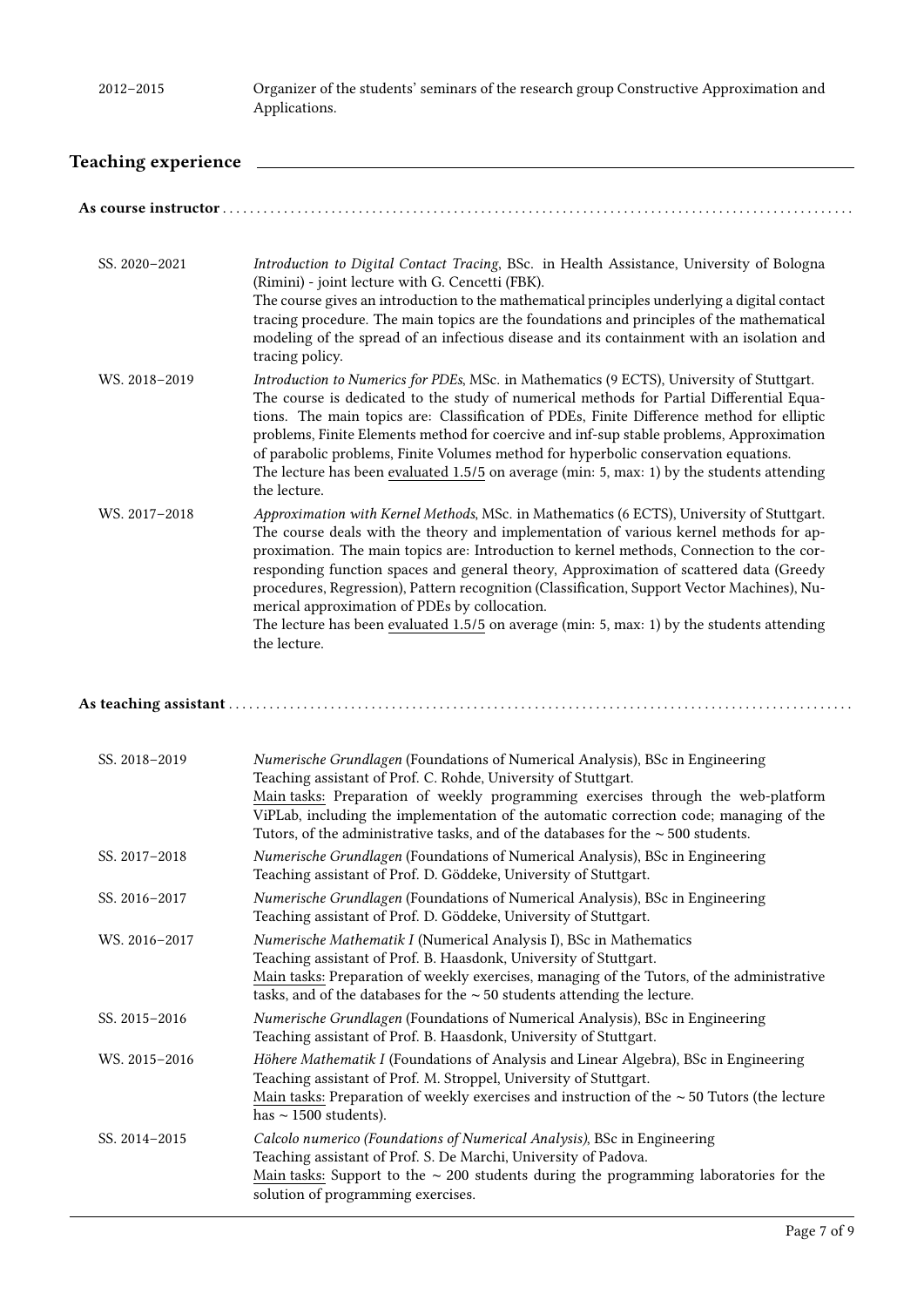| SS. 2013-2014 | Calcolo numerico (Foundations of Numerical Analysis), BSc in Engineering<br>Teaching assistant of Prof. L. Bergamaschi, University of Padova |
|---------------|----------------------------------------------------------------------------------------------------------------------------------------------|
| SS. 2012-2013 | Calcolo numerico (Foundations of Numerical Analysis), BSc in Engineering                                                                     |
|               | Teaching assistant of Prof. L. Bergamaschi, University of Padova                                                                             |

# Theses and projects co-supervision

| $09/2020 -$            | Amna Mohsin, ongoing, PhD in Mathematics, University of Padova. Co-supervision with                                                                                  |
|------------------------|----------------------------------------------------------------------------------------------------------------------------------------------------------------------|
| $07/2019-$             | M. Putti.<br>Tizian Wenzel, ongoing, PhD in Mathematics, University of Stuttgart. Co-supervision with<br>B. Haasdonk.                                                |
|                        |                                                                                                                                                                      |
| 2019-2020              | M. F., Multilayer kernel-based autoencoders, MSc research project in Simulation Technology,<br>University of Stuttgart.                                              |
| 2018-2019              | F. H., Acceleration of implicit integrators with kernel methods, MSc research project in Simu-<br>lation Technology, University of Stuttgart.                        |
| 2017-2018              | M. A., VKOGA validation and selection by log-marginal likelihood, BSc research project in<br>Simulation Technology, University of Stuttgart.                         |
|                        |                                                                                                                                                                      |
| $2021 -$               | B. N., Reprogramming GANs with fairness constraints, MSc thesis in Data Science, Fondazione<br>Bruno Kessler and Sapienza University of Roma.                        |
| 2018-2019              | T. W., Weak kernel based greedy algorithms, MSc thesis in Mathematics, University of<br>Stuttgart. Led to publication [17].                                          |
| 2017-2018              | S. M., Inverse Radon Transformation mit Multiskalen-Kernen (Inverse Radon transform with<br>multiscale kernels), MSc thesis in Mathematics, University of Stuttgart. |
| 2014-2015              | A. I., A comparison of some RBF interpolation methods, MSc thesis in Mathematics, University<br>of Padova. Led to publication [9].                                   |
| 2013-2014              | S. G., Kernel-based medical image reconstruction from Radon data, MSc thesis in Mathematics,<br>University of Padova.                                                |
|                        |                                                                                                                                                                      |
| 2016-2017              | T. B., Kernel methods for accelerating implicit integrators, BSc thesis in Simulation Technol-<br>ogy, University of Stuttgart. Led to publication [13].             |
| 2015-2016              | S. M., Interpolation mit Multiskalen-Kernen (Interpolation with multiscale kernels), BSc the-<br>sis in Mathematics, University of Stuttgart.                        |
| <b>Research visits</b> |                                                                                                                                                                      |
| $01 - 02/2015$         | Visit to R. Schaback, University of Göttingen.                                                                                                                       |
| 01/2014                | Visit to R. Schaback, University of Göttingen.                                                                                                                       |